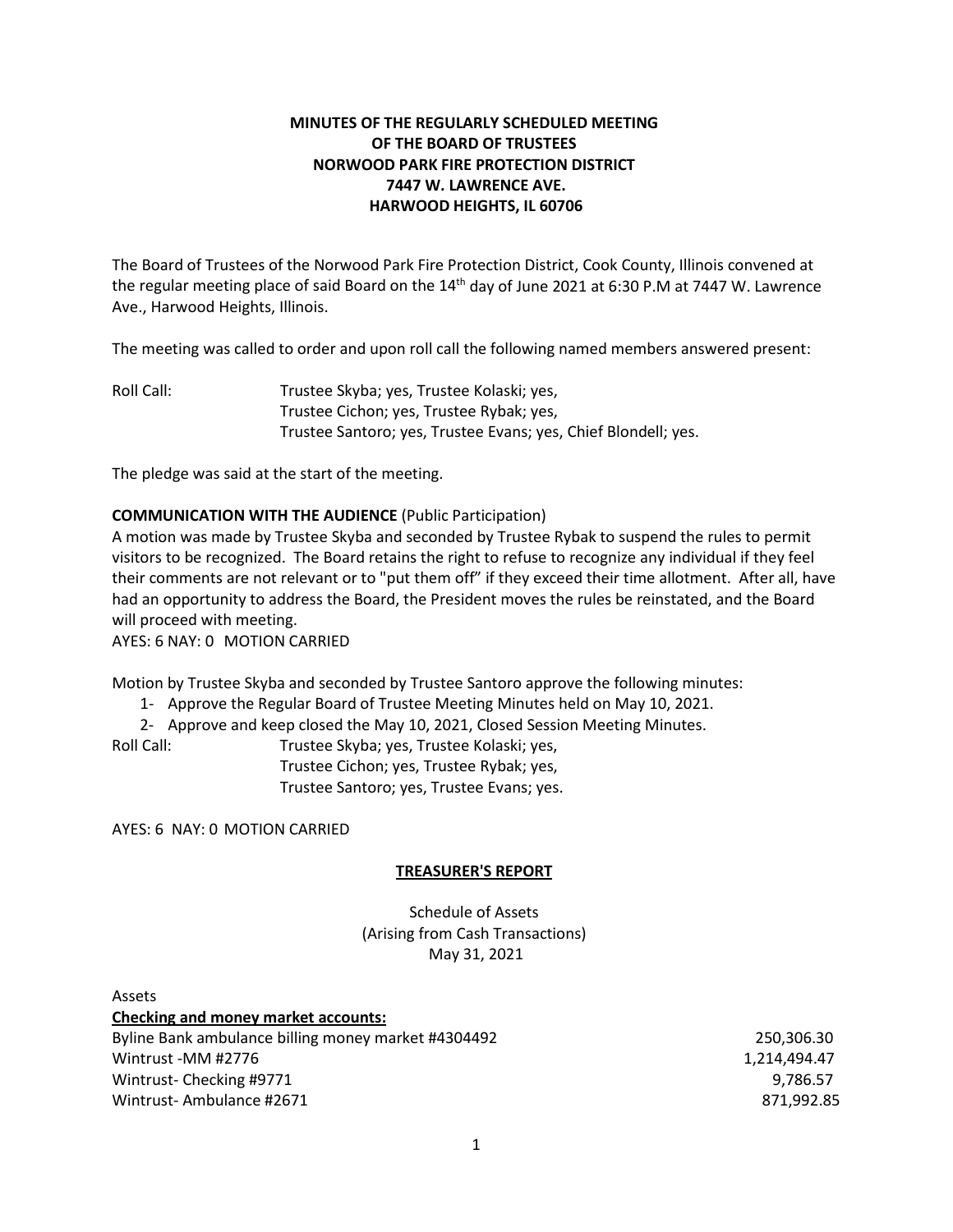| Wintrust-Medical #0599                                   | 1,552.11       |  |
|----------------------------------------------------------|----------------|--|
| Wintrust-Donation #4129                                  | 929.00         |  |
| Wintrust-FSA #0713                                       | 5,378.13       |  |
| Total checking and money market accounts                 | \$2,354,439.49 |  |
| Certificates of deposit (interest rate and maturity):    |                |  |
| Belmont Bank (0.45%, 02/10/22)                           | 697,750.79     |  |
| Belmont Bank (0.45% 01/21/22)                            | 581,433.69     |  |
| Belmont Bank (0.45% 01/19/22)                            | 405,956.40     |  |
| Total certificates of deposit                            | \$1,685,140.88 |  |
| Total checking, money market and certificates of deposit | \$4,039,580.37 |  |

Motion by Trustee Skyba and seconded by Trustee Kolaski to approve the May's accounts payable expenditures in the amount of \$434,920.88 and the Treasurer's Report as presented from the Financial Statements for May 2021.

Chief Blondell stated that this month is higher due to interfund transfers and GEMT. There are no CDs due until 2022. Chief Blondell explained that he is working with the Policy Committee on rearranging the agenda so the Finance Committee report will go with the Treasurer's Report.

| Roll Call: | Trustee Skyba; yes, Trustee Kolaski; yes, |
|------------|-------------------------------------------|
|            | Trustee Cichon; yes, Trustee Rybak; yes,  |
|            | Trustee Santoro; yes, Trustee Evans; yes. |
|            |                                           |

AYES: 6 NAY: 0 MOTION CARRIED

#### **Chiefs' Report:**

Chief stated he hopes all is well and that all Trustees have received a written report.

COVID-19 numbers are currently less than 1%.

Call volume has surpassed our 2019 record number, there is an increase of 3% and an increase of 15% from 2017.

About a year ago we stopped using our fuel tanks in the back of the building. We now need to remove the tanks which will cost less than \$5,000 (this includes mandatory leak tests, filling, etc.). The cost does not include asphalting the top.

We will have them start soon. If any big issues come up, it will go through the Building and Equipment Committee.

We are making some changes to the board room. Previous board member pictures will be moved to the hallway, current members will be centered on the wall in the board room. Ridgewood High School will be creating a mural on the one wall once classes resume.

Will be meeting with the Community Relations Committee; we will now be having an Open House on October 9<sup>th</sup>. Flu Shots will not be administered that day, we will do the Drive Thru Flu Shots on October  $7<sup>th</sup>$  and  $8<sup>th</sup>$  as well as homebound on October 11<sup>th</sup>.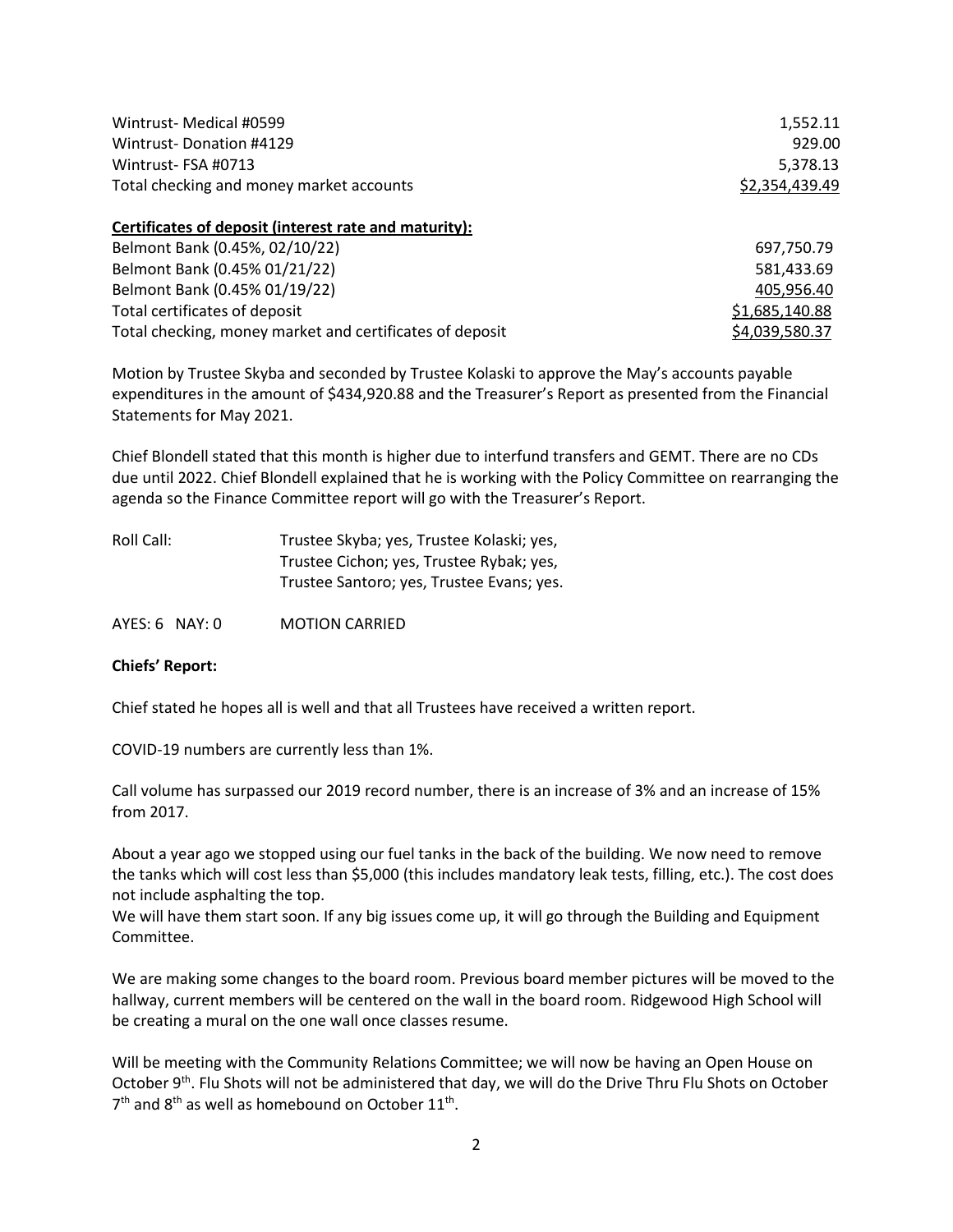We are still working on receiving the funds on our grant of \$150,000 from the state.

Trustee Skyba asked, "if Covid numbers are less than 1% we will be able to do the Open House?" Chief stated that we will follow CDC guidelines.

Motion by Trustee Santoro seconded by Trustee Kolaski to approve the Chief's report for May 2021. AYES: 6 NAY: 0 MOTION CARRIED

**President's Report:** Trustee Cichon stated that he will have Committee appointments for next meeting. There is a vacant seat on the board that needs to be filled. The had a very good CBA committee meeting on June 9<sup>th</sup> that will be discussed in Closed Session.

#### **Committee Reports:**

Finance Committee- Chief Blondell stated they had a meeting, they had to move funds in a couple of line items of the current budget appropriations.

Building and Equipment Committee- Trustee Evans stated that Engine 101 is in having work done, they pulled the motor and found a significant leak. Deputy Chief Erlewein explained there is a coolant leak and once they know more, he will let Chief Blondell know.

Trustee Evans asked Firefighter Mark Blondell to explain the bunk room update, Mark stated that the masonry work and windows should be happening in the next couple weeks.

Trustee Rybak asked about ventilation, Mark explained that the individual bunks do not have walls going to the ceiling, so there is plenty of ventilation.

Policy & Strategic Planning Committee- Trustee Kolaski stated that he is trying to set up a date for a meeting. He received the possible policy changes from the administration. Trustee Kolaski thanked the fire department for the effort they took while caring for his wife and for

Community Relations Committee- Trustee Santoro stating they will have a committee meeting before the next board meeting.

Pension Fund Member & Commissioner Oversight- Trustee Skyba stated there is nothing to report. Chief stated that Al Nagrocki is going for his annual physical. Discussion.

# **Old Business:**

attending her wake.

None

# **New Business**

Trustee Skyba nominated Trustee Rybak for Secretary of the Board of Trustees. No other nominations.

Motion by Trustee Skyba and seconded by Trustee Kolaski to elect Trustee Rybak as Secretary of the Norwood Park Fire Protection District Board of Trustees for a two-year term.

Roll Call: Trustee Skyba; yes, Trustee Kolaski; yes, Trustee Cichon; yes, Trustee Rybak; yes,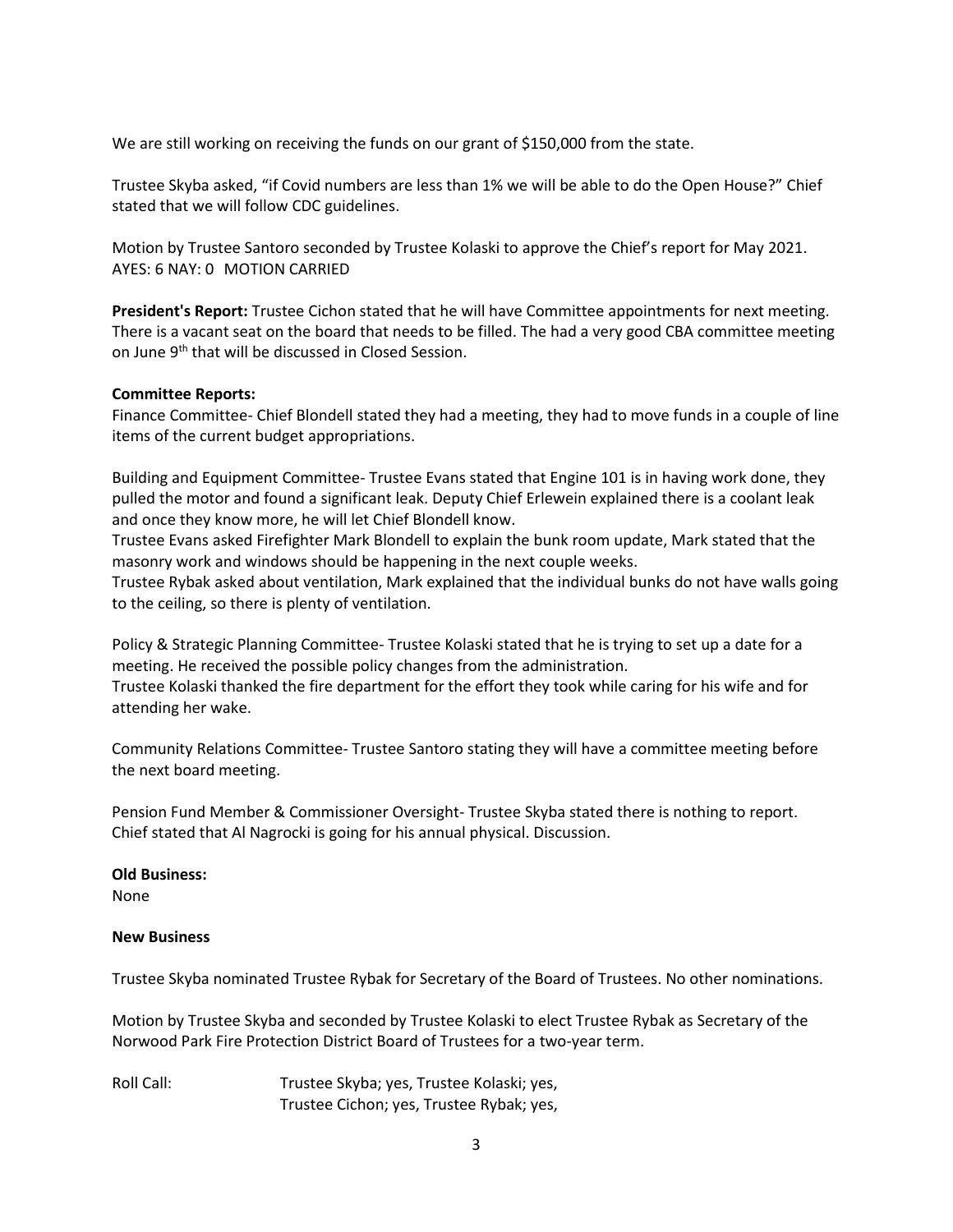Trustee Santoro; yes, Trustee Evans; yes. AYES: 6 NAY: 0 MOTION CARRIED

Trustee Santoro nominated Trustee Cichon for President of the Board of Trustees. No other nominations.

Motion by Trustee Santoro and seconded by Trustee Kolaski to elect Trustee Cichon as President of the Norwood Park Fire Protection District Board of Trustees for a two-year term.

Roll Call: Trustee Skyba; yes, Trustee Kolaski; yes, Trustee Cichon; yes, Trustee Rybak; yes, Trustee Santoro; yes, Trustee Evans; yes. AYES: 6 NAY: 0 MOTION CARRIED

Trustee Kolaski nominated Trustee Evans for Treasurer of the Board of Trustees. No other nominations.

Motion by Trustee Kolaski and seconded by Trustee Skyba to elect Trustee Evans as Treasurer of the Norwood Park Fire Protection District Board of Trustees for a two-year term.

| Roll Call: | Trustee Skyba; yes, Trustee Kolaski; yes, |
|------------|-------------------------------------------|
|            | Trustee Cichon; yes, Trustee Rybak; yes,  |
|            | Trustee Santoro; yes, Trustee Evans; yes. |
|            | AYES: 6 NAY: 0 MOTION CARRIED             |

Motion by Trustee Skyba and seconded by Trustee Santoro to adopt and approve Resolution #21-3, a Resolution confirming and declaring the election of District President Cichon, Secretary Rybak, and Treasurer Evans for the two-year term, commencing June 14, 2021.

Discussion on how often this needs to be performed.

Roll Call: Trustee Skyba; yes, Trustee Kolaski; yes, Trustee Cichon; yes, Trustee Rybak; yes, Trustee Santoro; yes, Trustee Evans; yes. AYES: 6 NAY: 0 MOTION CARRIED

Motion by Trustee Skyba and seconded by Trustee Evans to adopt and approve Resolution #21-4, A Resolution authorizing the sale of surplus vehicles (Truck 104).

Chief Blondell explained that this now allows them to try and sell the Truck. Deputy Chief Erlewein has it listed to be sold.

Roll Call: Trustee Skyba; yes, Trustee Kolaski; yes, Trustee Cichon; yes, Trustee Rybak; yes, Trustee Santoro; yes, Trustee Evans; yes. AYES: 6 NAY: 0 MOTION CARRIED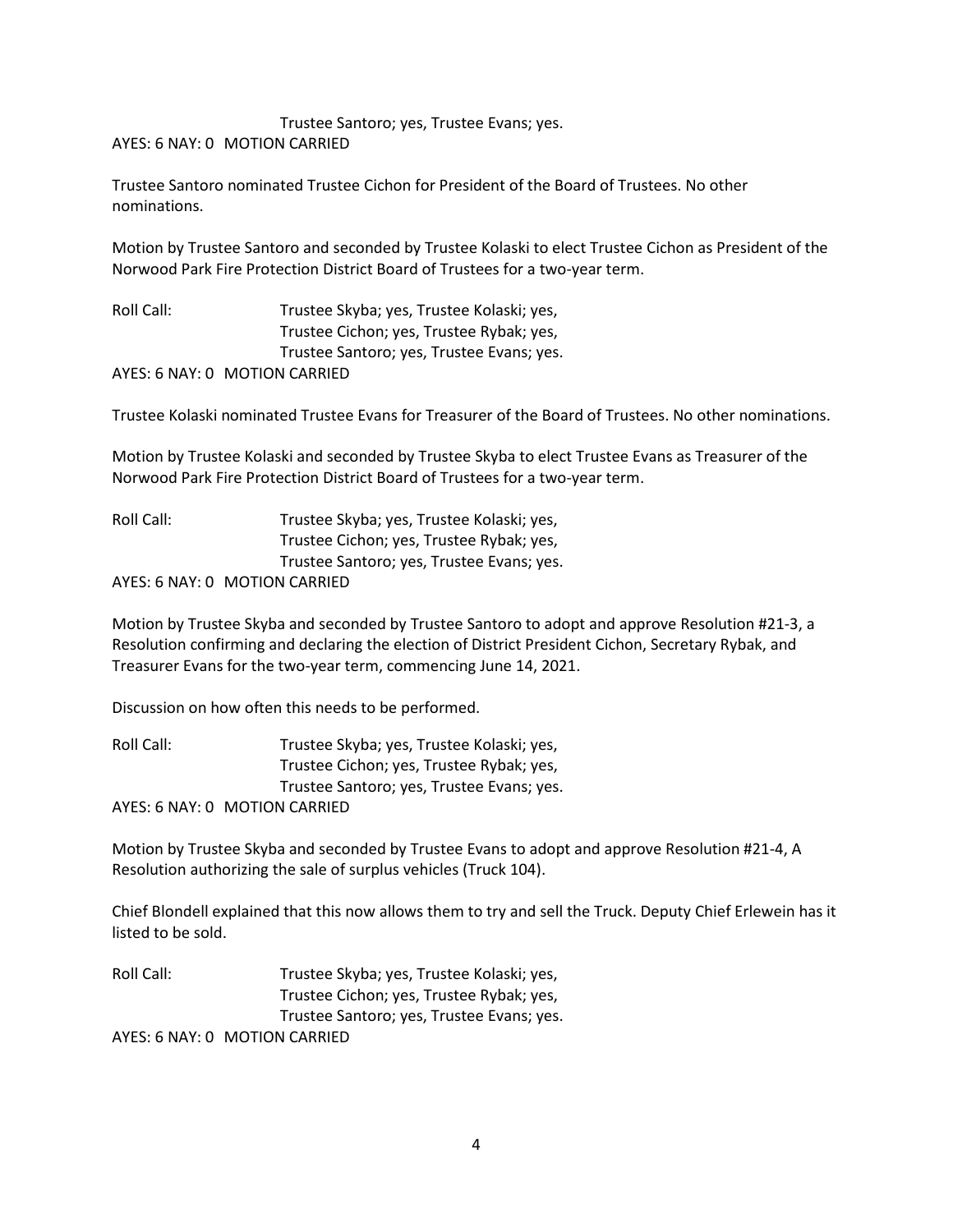Motion by Trustee Skyba and seconded by Trustee Santoro to adopt and approve Ordinance #21-1, the Norwood Park Fire Protection District Tentative Budget and Appropriation for fiscal year 2021-2022.

Chief Blondell explained the budget process, there will be a notice placed in the paper stating the tentative budget is available for review, the hearing and final budget approval will be on the August agenda. Thank you, Cyndi, for your work on this.

Roll Call: Trustee Skyba; yes, Trustee Kolaski; yes, Trustee Cichon; yes, Trustee Rybak; yes, Trustee Santoro; yes, Trustee Evans; yes. AYES: 6 NAY: 0 MOTION CARRIED

Motion by Trustee Skyba and seconded by Trustee Evans to approve the renewal with Blue Cross Blue Shield health insurance Choice Option/PPO policy G506OPT, effective July 1, 2021, through June 30, 2022.

| Roll Call: | Trustee Skyba; yes, Trustee Kolaski; yes, |
|------------|-------------------------------------------|
|            | Trustee Cichon; yes, Trustee Rybak; yes,  |
|            | Trustee Santoro; yes, Trustee Evans; yes. |
|            | AYES: 6 NAY: 0 MOTION CARRIED             |

Motion by Trustee Santoro and seconded by Trustee Skyba to approve the dental renewal with Guardian PPO, effective July 1, 2021, through June 20, 2022, including a one-month premium credit option.

There is no increase, and we will be receiving a one-month premium credit of \$4,400.

Roll Call: Trustee Skyba; yes, Trustee Kolaski; yes, Trustee Cichon; yes, Trustee Rybak; yes, Trustee Santoro; yes, Trustee Evans; yes. AYES: 6 NAY: 0 MOTION CARRIED

Motion by Trustee Santoro and seconded by Trustee Evans to approve the life insurance renewal with The Standard, effective July 1, 2021, through June 30, 2022.

Chief Blondell explained that life insurance went up \$46 a month.

Roll Call: Trustee Skyba; yes, Trustee Kolaski; yes, Trustee Cichon; yes, Trustee Rybak; yes, Trustee Santoro; yes, Trustee Evans; yes. AYES: 6 NAY: 0 MOTION CARRIED

Motion by Trustee Rybak and seconded by Trustee Cichon to approve Lauterbach and Amen, LLP to provide monthly accounting assistance to the Norwood Park Fire Protection District for fiscal year ended June 30, 2022, at a cost of \$1,150 per month and year-end audit support for fiscal year June 30, 2021, at a cost of \$1,130. Fees will increase 2.0% in each subsequent year, unless there is a change in the services provided.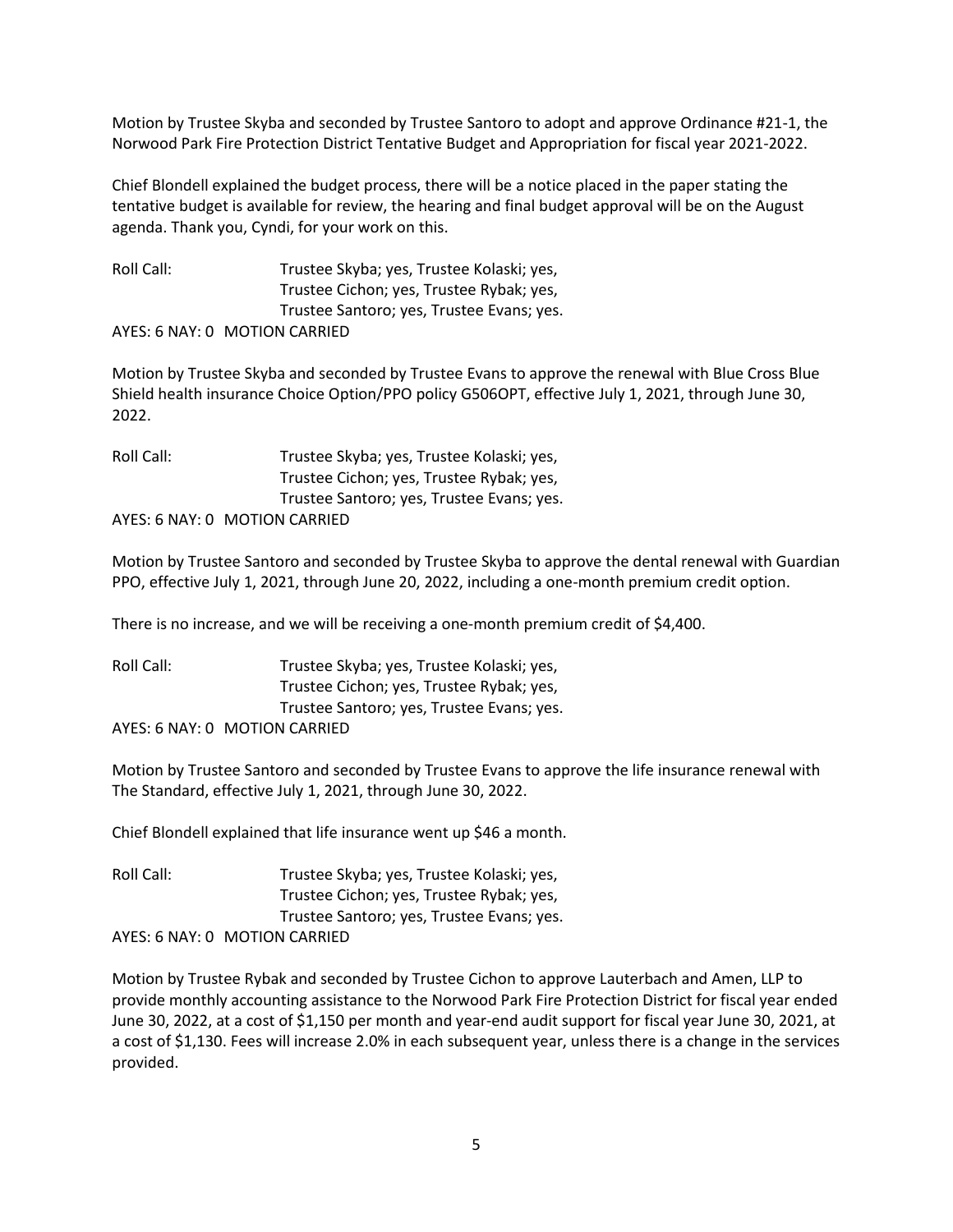Trustee Skyba asked if we are paying for them to come out? Chief stated that if the board says they want them to come out, it will be scheduled.

Roll Call: Trustee Skyba; yes, Trustee Kolaski; yes, Trustee Cichon; yes, Trustee Rybak; yes, Trustee Santoro; yes, Trustee Evans; yes. AYES: 6 NAY: 0 MOTION CARRIED

Consent agenda:

Move \$500 from Corporate Salaries to Corporate Insurance-Cancer Insurance Move \$500 from Ambulance Salaries to Ambulance Insurance-Cancer Insurance Move \$1,920 from Ambulance Salaries to Ambulance Flu Shots

# Trustee Skyba asked what happened?

Chief explained that the flu shot program far exceeded what we thought it would be. Mary Field generously paid for it (as she has done in years past). Moving forward, we will be capping what Mary Field pays at \$8,000. The board will need to decide If the want to fund the rest or seek other options. Trustee Rybak stated we should ask Resurrection for a donation. Discussion

Roll Call: Trustee Skyba; yes, Trustee Kolaski; yes, Trustee Cichon; yes, Trustee Rybak; yes, Trustee Santoro; yes, Trustee Evans; yes. AYES: 6 NAY: 0 MOTION CARRIED

Motion by Trustee Skyba and seconded by Trustee Kolaski to go into Closed Session Pursuant 5 ILCS 120/2(c)(3) Selection of a person to fill a public office and Section 2 (c)(2) Collective Negotiating matters between the public body and its employees; and/or Section (2)(c)(1) to discuss the appointment, employment, compensation, discipline, performance, or dismissal of specific employees of the public body.

Roll Call: Trustee Skyba; yes, Trustee Kolaski; yes, Trustee Cichon; yes, Trustee Rybak; yes, Trustee Santoro; yes, Trustee Evans; yes.

AYES: 6 NAY: 0 MOTION CARRIED

Went into Closed Session at 7:14pm. Returned from Closed Session at 7:57pm, no decision made, no votes taken.

Roll Call: Trustee Skyba; yes, Trustee Kolaski; yes, Trustee Cichon; yes, Trustee Rybak; yes, Trustee Santoro; yes, Trustee Evans; yes, Chief Blondell; yes.

Motion by Trustee Rybak and seconded by Trustee Evans to approve the Collective Bargaining Agreement with the Norwood Park Firemen's Association from July 1, 2021, through June 30, 2024.

Roll Call: Trustee Skyba; yes, Trustee Kolaski; yes, Trustee Cichon; yes, Trustee Rybak; yes,